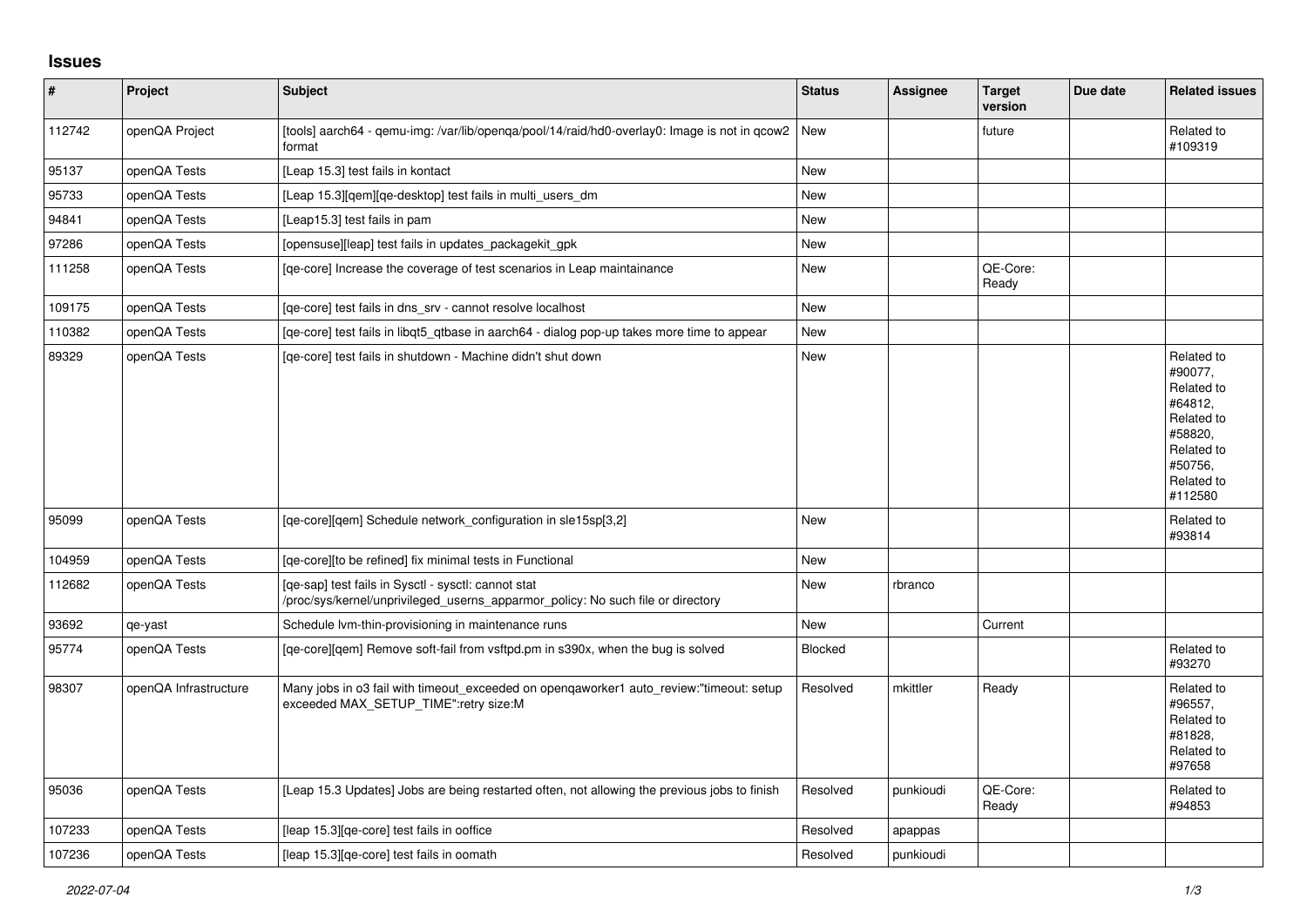| #      | Project      | Subject                                                                                                 | <b>Status</b> | <b>Assignee</b> | <b>Target</b><br>version | Due date   | <b>Related issues</b> |
|--------|--------------|---------------------------------------------------------------------------------------------------------|---------------|-----------------|--------------------------|------------|-----------------------|
| 97187  | openQA Tests | [Leap 15.3][qe-core] test fails in sshd                                                                 | Resolved      | geor            | QE-Core:<br>Ready        |            |                       |
| 96569  | openQA Tests | [leap 15.3][qe-yast] test fails in logpackages                                                          | Resolved      |                 |                          |            |                       |
| 102080 | openQA Tests | [Leap15.3] test fails in validate_lvm                                                                   | Resolved      | punkioudi       |                          |            |                       |
| 94859  | openQA Tests | [Leap15.3] test fails in zypper_ar                                                                      | Resolved      | punkioudi       | QE-Core:<br>Ready        |            |                       |
| 101587 | openQA Tests | [Leap15.3][qe-core] - test fails in grub_test                                                           | Resolved      | punkioudi       |                          |            |                       |
| 101596 | openQA Tests | [Leap15.3][qe-core] test fails in ghostscript                                                           | Resolved      | punkioudi       |                          |            |                       |
| 95530  | openQA Tests | [Leap15.3][qem][opensuse][kde] test fails sporadically in dolphin                                       | Resolved      | favogt          |                          |            |                       |
| 94810  | openQA Tests | [Leap15.3][qem][qe-core] test fails in qam_zypper_patch                                                 | Resolved      | punkioudi       | QE-Core:<br>Ready        |            |                       |
| 68447  | openQA Tests | [qam][maint][docker][podman][sprint]test fails in podman                                                | Resolved      | punkioudi       |                          |            |                       |
| 68899  | openQA Tests | [qam][maint][tomcat]test fails in tomcat                                                                | Resolved      | punkioudi       |                          |            |                       |
| 68660  | openQA Tests | [qam][maint][yast2]test fails in yast2_storage_ng, yast2_keyboard, yast2_instserver                     | Resolved      | punkioudi       |                          |            |                       |
| 109563 | openQA Tests | [qe-core] Remove obsolete/irrelevant bugzilla issue                                                     | Resolved      | punkioudi       | QE-Core:<br>Ready        | 2022-04-07 | Follows<br>#108695    |
| 109178 | openQA Tests | [qe-core] test fails in dns_srv - cannot resolve localhost                                              | Resolved      | punkioudi       |                          |            |                       |
| 112997 | openQA Tests | [qe-core] test fails in groupwise - groupwise core dumps                                                | Resolved      | mloviska        | QE-Core:<br>Ready        |            |                       |
| 112739 | openQA Tests | [qe-core] test fails in multipath - activation of multipath is expected                                 | Resolved      | mloviska        | QE-Core:<br>Ready        |            |                       |
| 110656 | openQA Tests | [qe-core] test fails in orphaned_packages_check - missing libpeas-loader-python                         | Resolved      | mloviska        | QE-Core:<br>Ready        |            | Related to<br>#111144 |
| 112169 | openQA Tests | [qe-core] test fails in zdup - ls: cannot access /dev/disk/by-label                                     | Resolved      | mloviska        | QE-Core:<br>Ready        |            | Related to<br>#108692 |
| 108076 | openQA Tests | [qe-core][15-sp4] test fails in libqt5_qtbase - Development tools module is not enabled                 | Resolved      | akumar          | QE-Core:<br>Ready        |            |                       |
| 96716  | openQA Tests | [qe-core][CI] Add CI check for module header not being updated                                          | Resolved      | punkioudi       | QE-Core:<br>Ready        |            |                       |
| 88139  | openQA Tests | [ge-core][functional] schedule ovs-server and ovs-client in the functional space                        | Resolved      | dheidler        |                          |            |                       |
| 87766  | openQA Tests | [qe-core][functional] test fails in java                                                                | Resolved      | punkioudi       |                          |            | Related to<br>#73240  |
| 87739  | openQA Tests | [qe-core][functional]test fails in zypper_ar                                                            | Resolved      | punkioudi       |                          |            |                       |
| 108275 | openQA Tests | [qe-core][leap] test fails in test_results - new functionality of quitting the pop-up guiding<br>window | Resolved      | punkioudi       |                          |            |                       |
| 102098 | openQA Tests | [qe-core][Leap15.3] test fails in mariadb_srv                                                           | Resolved      |                 |                          |            |                       |
| 102104 | openQA Tests | [qe-core][Leap15.3] test fails in orphaned_packages_check                                               | Resolved      |                 |                          |            |                       |